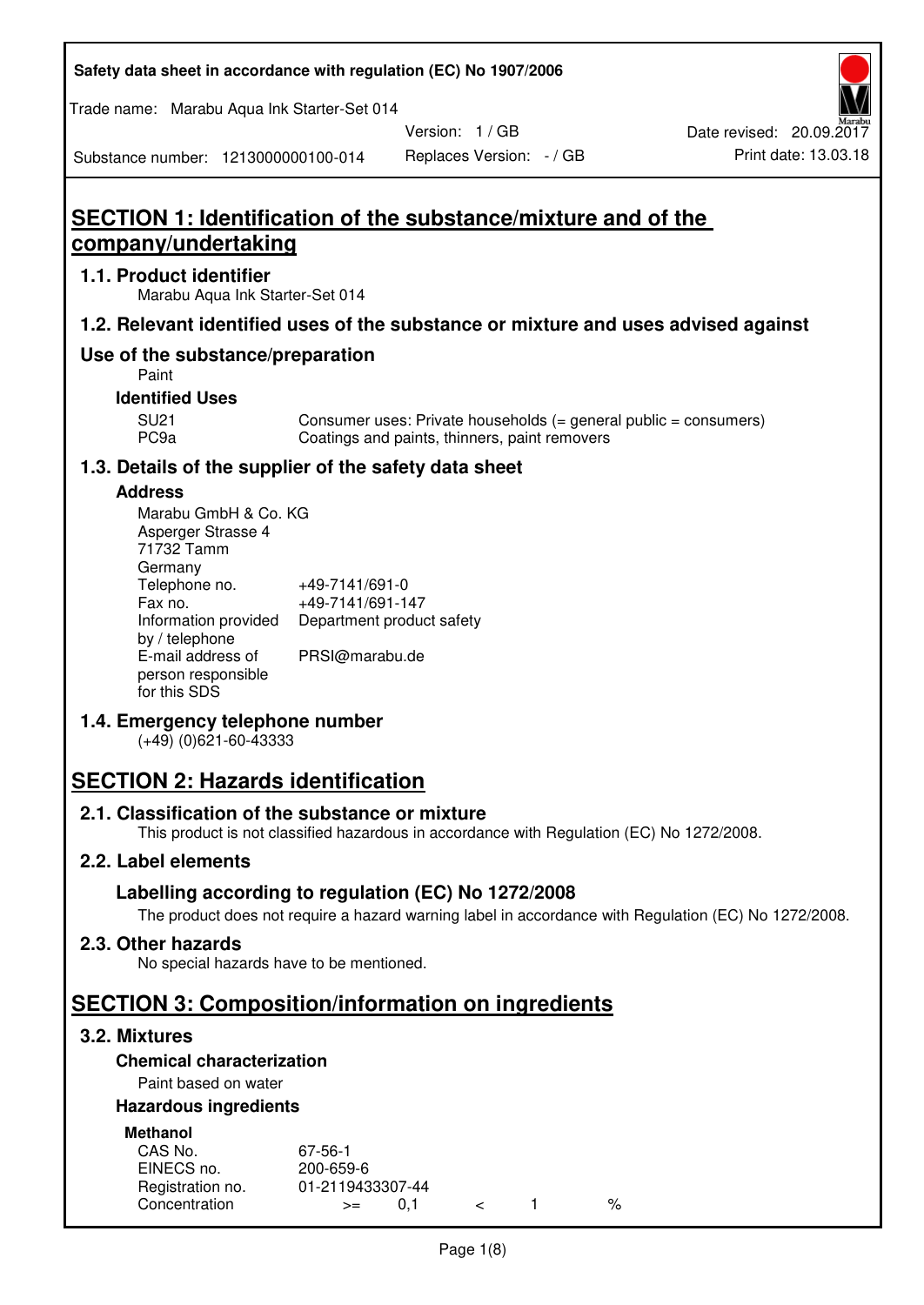| Safety data sheet in accordance with regulation (EC) No 1907/2006                                                                                                                          |
|--------------------------------------------------------------------------------------------------------------------------------------------------------------------------------------------|
| Trade name: Marabu Aqua Ink Starter-Set 014                                                                                                                                                |
| Version: 1 / GB<br>Date revised: 20.09.2017<br>Print date: 13.03.18<br>Replaces Version: - / GB<br>Substance number: 1213000000100-014                                                     |
| Classification (Regulation (EC) No. 1272/2008)<br>Flam. Liq. 2<br>H <sub>225</sub><br>Acute Tox. 3<br>H331<br>Acute Tox. 3<br>H311<br>Acute Tox. 3<br>H301<br>STOT SE <sub>1</sub><br>H370 |
| Concentration limits (Regulation (EC) No. 1272/2008)<br>STOT SE 2<br>H371<br>$>= 3 < 10$<br>STOT SE 1<br>H370<br>$>= 10$                                                                   |
| <b>SECTION 4: First aid measures</b>                                                                                                                                                       |
| 4.1. Description of first aid measures                                                                                                                                                     |
| After skin contact                                                                                                                                                                         |
| Wash with plenty of water and soap. Do NOT use solvents or thinners.<br>After eye contact                                                                                                  |
| Separate eyelids, wash the eyes thoroughly with water (15 min.). In case of irritation consult an oculist.                                                                                 |
| <b>After ingestion</b>                                                                                                                                                                     |
| Rinse mouth thoroughly with water. If larger amounts are swallowed or in the event of symptoms take<br>medical treatment.                                                                  |
| 4.2. Most important symptoms and effects, both acute and delayed<br>Until now no symptoms known so far.                                                                                    |
| 4.3. Indication of any immediate medical attention and special treatment needed                                                                                                            |
| Hints for the physician / treatment<br>Treat symptomatically                                                                                                                               |
|                                                                                                                                                                                            |
| <b>SECTION 5: Firefighting measures</b>                                                                                                                                                    |
| 5.1. Extinguishing media                                                                                                                                                                   |
| Suitable extinguishing media<br>Carbon dioxide, Foam, Sand, Water                                                                                                                          |
| 5.2. Special hazards arising from the substance or mixture<br>In the event of fire the following can be released: Carbon monoxide (CO); Carbon dioxide (CO2); dense<br>black smoke         |
| 5.3. Advice for firefighters                                                                                                                                                               |
| <b>Other information</b><br>Collect contaminated fire-fighting water separately, must not be discharged into the drains.                                                                   |
| <b>SECTION 6: Accidental release measures</b>                                                                                                                                              |
| 6.1. Personal precautions, protective equipment and emergency procedures<br>No particular measures required.                                                                               |
| <b>6.2. Environmental precautions</b><br>No particular measures required.                                                                                                                  |
| 6.3. Methods and material for containment and cleaning up<br>Clean preferably with a detergent - avoid use of solvents.                                                                    |
| 6.4. Reference to other sections                                                                                                                                                           |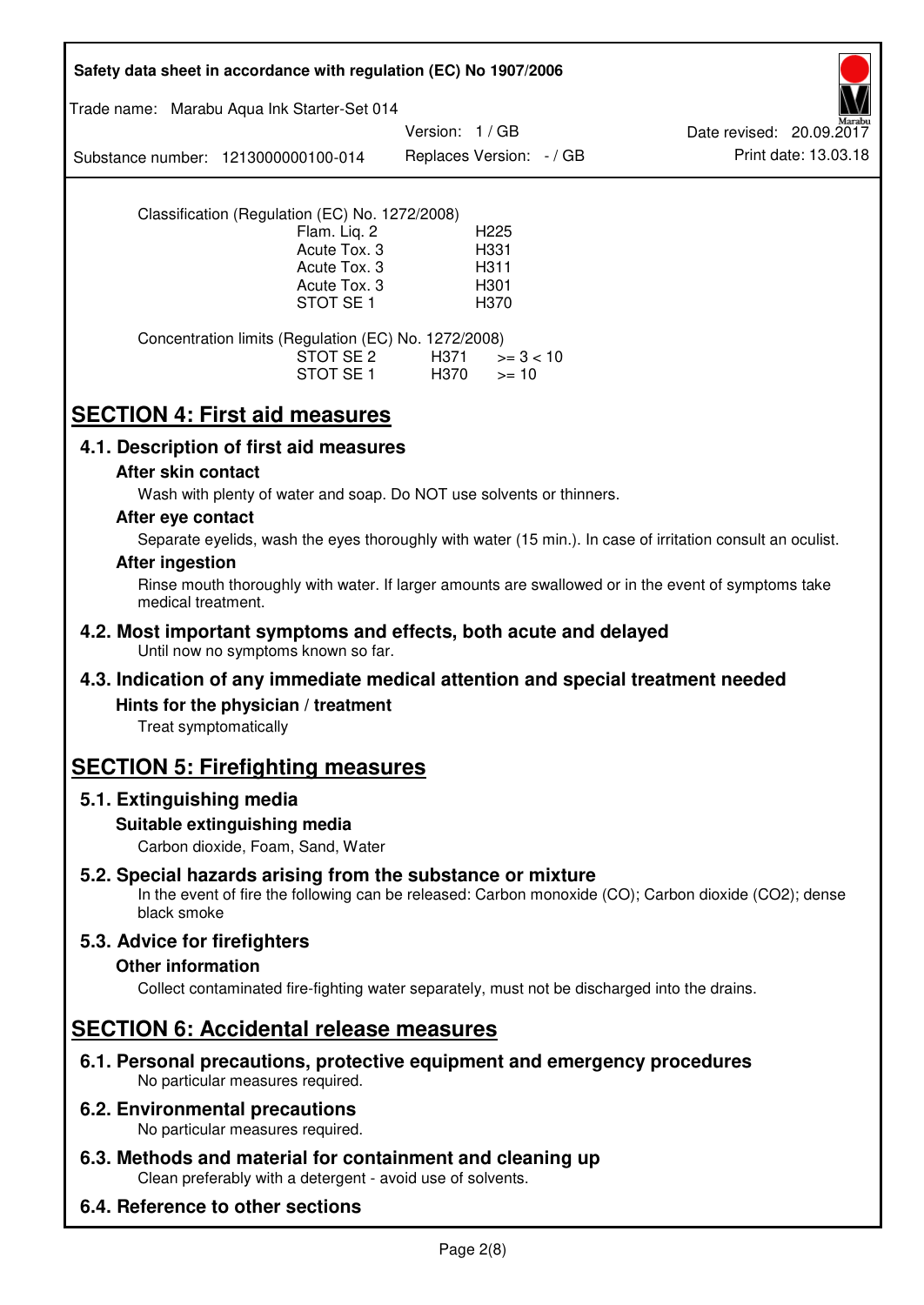| Safety data sheet in accordance with regulation (EC) No 1907/2006                                                                                                                                                         |                          |                          |
|---------------------------------------------------------------------------------------------------------------------------------------------------------------------------------------------------------------------------|--------------------------|--------------------------|
| Trade name: Marabu Aqua Ink Starter-Set 014                                                                                                                                                                               |                          |                          |
|                                                                                                                                                                                                                           | Version: 1/GB            | Date revised: 20.09.2017 |
| Substance number: 1213000000100-014                                                                                                                                                                                       | Replaces Version: - / GB | Print date: 13.03.18     |
| Information regarding Safe handling, see Section 7. Information regarding personal protective measures,<br>see Section 8. Information regarding waste disposal, see Section 13.<br><b>SECTION 7: Handling and storage</b> |                          |                          |
| 7.1. Precautions for safe handling                                                                                                                                                                                        |                          |                          |
| <b>Advice on safe handling</b>                                                                                                                                                                                            |                          |                          |
| Avoid skin and eye contact. Smoking, eating and drinking shall be prohibited in application area.                                                                                                                         |                          |                          |
| Advice on protection against fire and explosion                                                                                                                                                                           |                          |                          |
| No special measures required.                                                                                                                                                                                             |                          |                          |
| 7.2. Conditions for safe storage, including any incompatibilities                                                                                                                                                         |                          |                          |
| Requirements for storage rooms and vessels<br>Store in frostfree conditions.                                                                                                                                              |                          |                          |
| Storage class according to TRGS 510                                                                                                                                                                                       |                          |                          |
| Storage class according to<br>$12 \overline{ }$<br><b>TRGS 510</b>                                                                                                                                                        | Non-combustible liquids  |                          |
| 7.3. Specific end use(s)<br>Paint                                                                                                                                                                                         |                          |                          |
| <b>SECTION 8: Exposure controls/personal protection</b>                                                                                                                                                                   |                          |                          |
| 8.1. Control parameters                                                                                                                                                                                                   |                          |                          |
| <b>Other information</b>                                                                                                                                                                                                  |                          |                          |
| There are not known any further control parameters.                                                                                                                                                                       |                          |                          |
| 8.2. Exposure controls                                                                                                                                                                                                    |                          |                          |
| <b>Exposure controls</b>                                                                                                                                                                                                  |                          |                          |
| Provide adequate ventilation.                                                                                                                                                                                             |                          |                          |
| <b>Respiratory protection</b>                                                                                                                                                                                             |                          |                          |
| Not necessary.                                                                                                                                                                                                            |                          |                          |
| <b>Hand protection</b>                                                                                                                                                                                                    |                          |                          |
| Not necessary.                                                                                                                                                                                                            |                          |                          |
| In case of intensive contact wear protective gloves.<br>There is no one glove material or combination of materials that will give unlimited resistance to any<br>individual or combination of chemicals.                  |                          |                          |
| For prolonged or repeated handling nitrile rubber gloves with textile undergloves are required.<br>Material thickness<br>$\, > \,$                                                                                        | 0,5<br>mm                |                          |
| Breakthrough time<br>$\,<\,$                                                                                                                                                                                              | 30<br>min                |                          |
| The breakthrough time must be greater than the end use time of the product.<br>The instructions and information provided by the glove manufacturer on use, storage, maintenance and<br>replacement must be followed.      |                          |                          |
| Gloves should be replaced regularly and if there is any sign of damage to the glove material.                                                                                                                             |                          |                          |
| Always ensure that gloves are free from defects and that they are stored and used correctly.<br>The performance or effectiveness of the glove may be reduced by physical/ chemical damage and poor<br>maintenance.        |                          |                          |
| Barrier creams may help to protect the exposed areas of the skin, they should however not be applied<br>once exposure has occurred.                                                                                       |                          |                          |
| Eye protection                                                                                                                                                                                                            |                          |                          |
| Not necessary.                                                                                                                                                                                                            |                          |                          |
| <b>Body protection</b>                                                                                                                                                                                                    |                          |                          |
| Not applicable.                                                                                                                                                                                                           |                          |                          |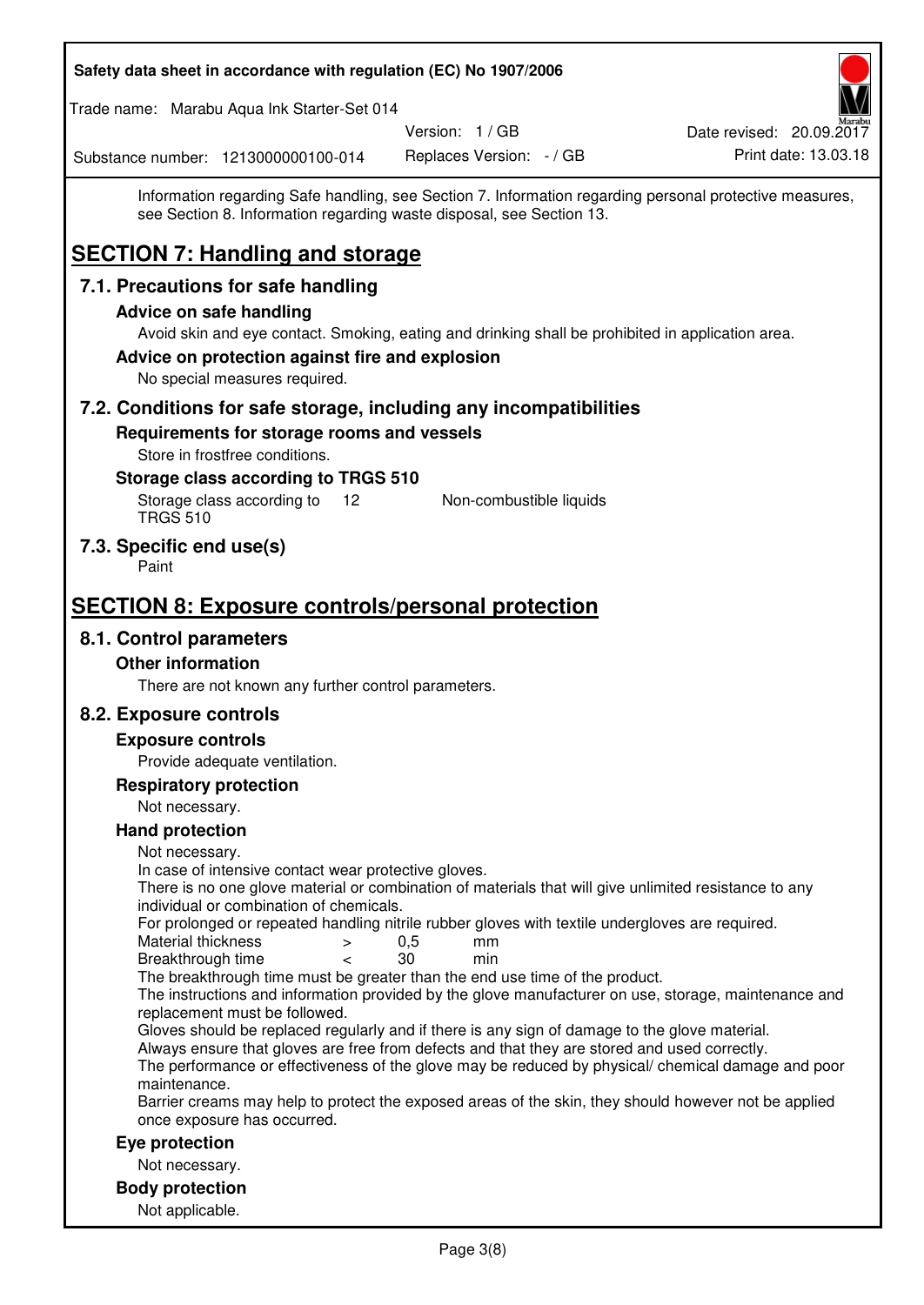| Trade name: Marabu Aqua Ink Starter-Set 014        |                                                            |                       |                                             |                                 |                   |
|----------------------------------------------------|------------------------------------------------------------|-----------------------|---------------------------------------------|---------------------------------|-------------------|
|                                                    |                                                            |                       | Version: 1 / GB<br>Replaces Version: - / GB |                                 |                   |
| Substance number: 1213000000100-014                |                                                            |                       |                                             |                                 |                   |
|                                                    |                                                            |                       |                                             |                                 |                   |
| <b>SECTION 9: Physical and chemical properties</b> |                                                            |                       |                                             |                                 |                   |
|                                                    | 9.1. Information on basic physical and chemical properties |                       |                                             |                                 |                   |
| Form                                               |                                                            | liquid                |                                             |                                 |                   |
| Colour                                             |                                                            | coloured<br>odourless |                                             |                                 |                   |
| <b>Odour</b>                                       |                                                            |                       |                                             |                                 |                   |
| <b>Odour threshold</b>                             |                                                            |                       |                                             |                                 |                   |
| Remarks                                            |                                                            |                       | No data available                           |                                 |                   |
| <b>Melting point</b>                               |                                                            |                       |                                             |                                 |                   |
| Remarks                                            |                                                            |                       | not determined                              |                                 |                   |
| <b>Freezing point</b>                              |                                                            |                       |                                             |                                 |                   |
| Remarks                                            |                                                            |                       | not determined                              |                                 |                   |
|                                                    | Initial boiling point and boiling range                    |                       |                                             |                                 |                   |
| Value<br>Pressure                                  |                                                            | appr.                 | 100<br>1.013                                | hPa                             | °C                |
| Source                                             |                                                            |                       | Literature value                            |                                 |                   |
| <b>Flash point</b>                                 |                                                            |                       |                                             |                                 |                   |
| Remarks                                            |                                                            |                       | Not applicable                              |                                 |                   |
|                                                    | Evaporation rate (ether $= 1$ ) :                          |                       |                                             |                                 |                   |
| Remarks                                            |                                                            |                       | not determined                              |                                 |                   |
| Flammability (solid, gas)                          |                                                            |                       |                                             |                                 |                   |
| Not applicable                                     |                                                            |                       |                                             |                                 |                   |
|                                                    | Upper/lower flammability or explosive limits               |                       |                                             |                                 |                   |
| Remarks                                            |                                                            |                       | not determined                              |                                 |                   |
| Vapour pressure                                    |                                                            |                       |                                             |                                 |                   |
| Value                                              |                                                            | appr.                 | 23                                          |                                 | hPa               |
| Temperature                                        |                                                            |                       | 20                                          | °C                              |                   |
| Method                                             |                                                            |                       |                                             | Value taken from the literature |                   |
| <b>Vapour density</b>                              |                                                            |                       |                                             |                                 |                   |
| Remarks                                            |                                                            |                       | not determined                              |                                 |                   |
| <b>Density</b>                                     |                                                            |                       |                                             |                                 |                   |
| Value<br>Temperature                               |                                                            |                       | 1,01<br>20                                  | °C                              | g/cm <sup>3</sup> |
| Method                                             |                                                            |                       | <b>DIN EN ISO 2811</b>                      |                                 |                   |
| Solubility in water                                |                                                            |                       |                                             |                                 |                   |
| Remarks                                            |                                                            | miscible              |                                             |                                 |                   |
| Ignition temperature                               |                                                            |                       |                                             |                                 |                   |
| Remarks                                            |                                                            |                       | not determined                              |                                 |                   |
| <b>Viscosity</b>                                   |                                                            |                       |                                             |                                 |                   |
| Remarks                                            |                                                            |                       |                                             |                                 |                   |
| Remarks                                            |                                                            |                       | not determined                              |                                 |                   |
| 9.2. Other information                             |                                                            |                       |                                             |                                 |                   |
| <b>Other information</b>                           |                                                            |                       |                                             |                                 |                   |
| None known                                         |                                                            |                       |                                             |                                 |                   |
|                                                    |                                                            |                       |                                             |                                 |                   |

Print date: 13.03.18

Date revised: 20.09.2017

# **SECTION 10: Stability and reactivity**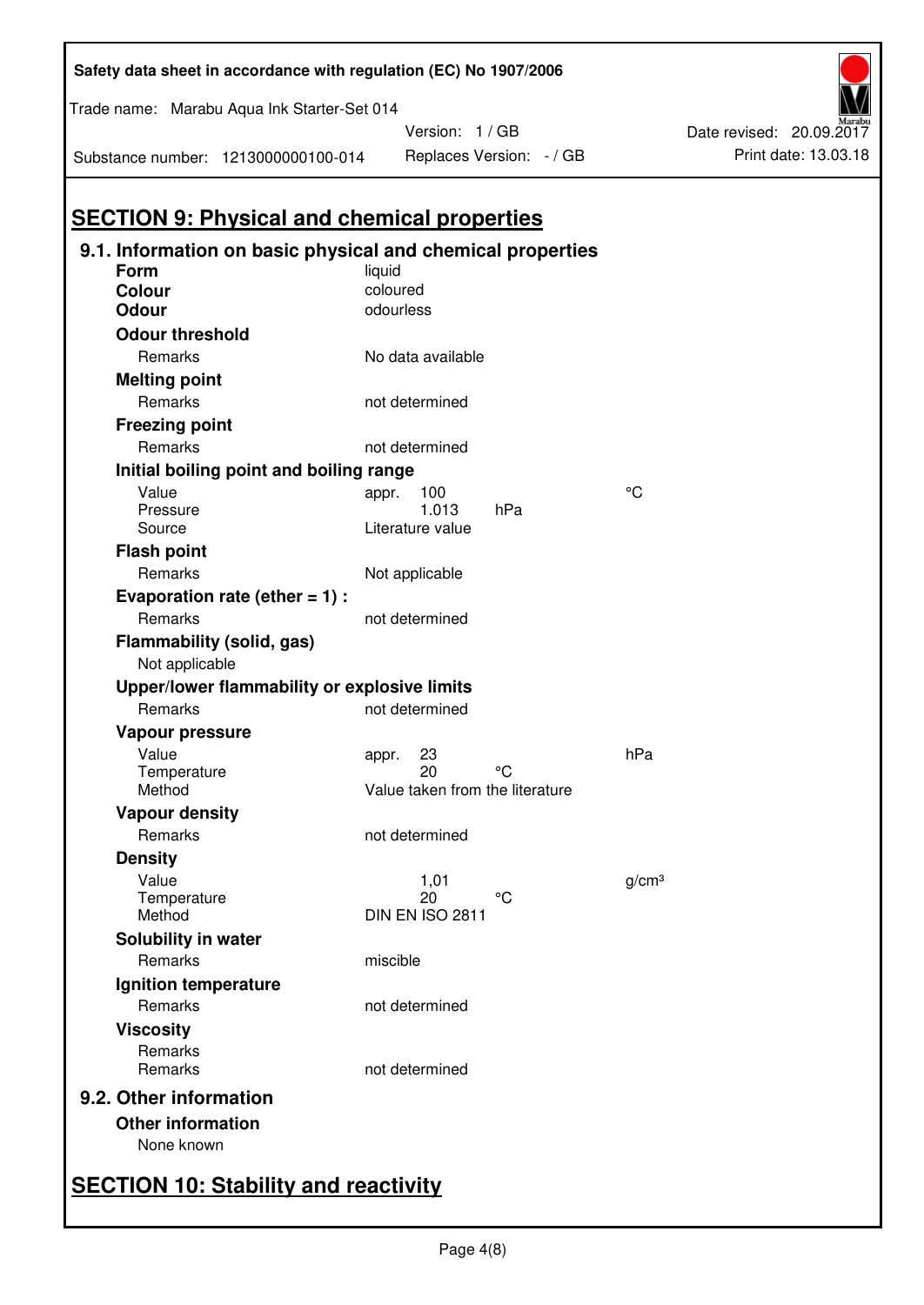| Safety data sheet in accordance with regulation (EC) No 1907/2006                                                                                                   |                          |                                                                   |                          |
|---------------------------------------------------------------------------------------------------------------------------------------------------------------------|--------------------------|-------------------------------------------------------------------|--------------------------|
| Trade name: Marabu Aqua Ink Starter-Set 014                                                                                                                         |                          |                                                                   |                          |
|                                                                                                                                                                     | Version: 1 / GB          |                                                                   | Date revised: 20.09.2017 |
| Substance number: 1213000000100-014                                                                                                                                 | Replaces Version: - / GB |                                                                   | Print date: 13.03.18     |
| 10.1. Reactivity<br>None                                                                                                                                            |                          |                                                                   |                          |
| 10.2. Chemical stability<br>No hazardous reactions known.                                                                                                           |                          |                                                                   |                          |
| 10.3. Possibility of hazardous reactions<br>No hazardous reactions known.                                                                                           |                          |                                                                   |                          |
| 10.4. Conditions to avoid<br>No hazardous reactions known.                                                                                                          |                          |                                                                   |                          |
| 10.5. Incompatible materials<br>None                                                                                                                                |                          |                                                                   |                          |
| 10.6. Hazardous decomposition products<br>No hazardous decomposition products known.                                                                                |                          |                                                                   |                          |
| <b>SECTION 11: Toxicological information</b>                                                                                                                        |                          |                                                                   |                          |
| 11.1. Information on toxicological effects                                                                                                                          |                          |                                                                   |                          |
| <b>Acute inhalational toxicity</b>                                                                                                                                  |                          |                                                                   |                          |
| Remarks                                                                                                                                                             |                          | Based on available data, the classification criteria are not met. |                          |
| <b>Skin corrosion/irritation</b>                                                                                                                                    |                          |                                                                   |                          |
| Remarks                                                                                                                                                             |                          | Based on available data, the classification criteria are not met. |                          |
| Serious eye damage/irritation                                                                                                                                       |                          |                                                                   |                          |
| Remarks                                                                                                                                                             |                          | Based on available data, the classification criteria are not met. |                          |
| <b>Sensitization</b>                                                                                                                                                |                          |                                                                   |                          |
| Remarks                                                                                                                                                             |                          | Based on available data, the classification criteria are not met. |                          |
| <b>Mutagenicity</b>                                                                                                                                                 |                          |                                                                   |                          |
| Remarks                                                                                                                                                             |                          | Based on available data, the classification criteria are not met. |                          |
| <b>Reproductive toxicity</b>                                                                                                                                        |                          |                                                                   |                          |
| Remarks                                                                                                                                                             |                          | Based on available data, the classification criteria are not met. |                          |
| Carcinogenicity                                                                                                                                                     |                          |                                                                   |                          |
| Remarks                                                                                                                                                             |                          | Based on available data, the classification criteria are not met. |                          |
| <b>Specific Target Organ Toxicity (STOT)</b>                                                                                                                        |                          |                                                                   |                          |
| Single exposure                                                                                                                                                     |                          |                                                                   |                          |
| Remarks                                                                                                                                                             |                          | Based on available data, the classification criteria are not met. |                          |
| <b>Repeated exposure</b><br>Remarks                                                                                                                                 |                          | Based on available data, the classification criteria are not met. |                          |
| <b>Aspiration hazard</b>                                                                                                                                            |                          |                                                                   |                          |
| Based on available data, the classification criteria are not met.                                                                                                   |                          |                                                                   |                          |
| <b>Experience in practice</b>                                                                                                                                       |                          |                                                                   |                          |
| Provided all the recommended protective and safety precautions are taken, experience shows that no<br>risk to health can be expected.                               |                          |                                                                   |                          |
| <b>Other information</b>                                                                                                                                            |                          |                                                                   |                          |
| There are no data available on the mixture itself.<br>The mixture has been assessed following the additivity method of the GHS/CLP Regulation (EC) No<br>1272/2008. |                          |                                                                   |                          |
| <b>SECTION 12: Ecological information</b>                                                                                                                           |                          |                                                                   |                          |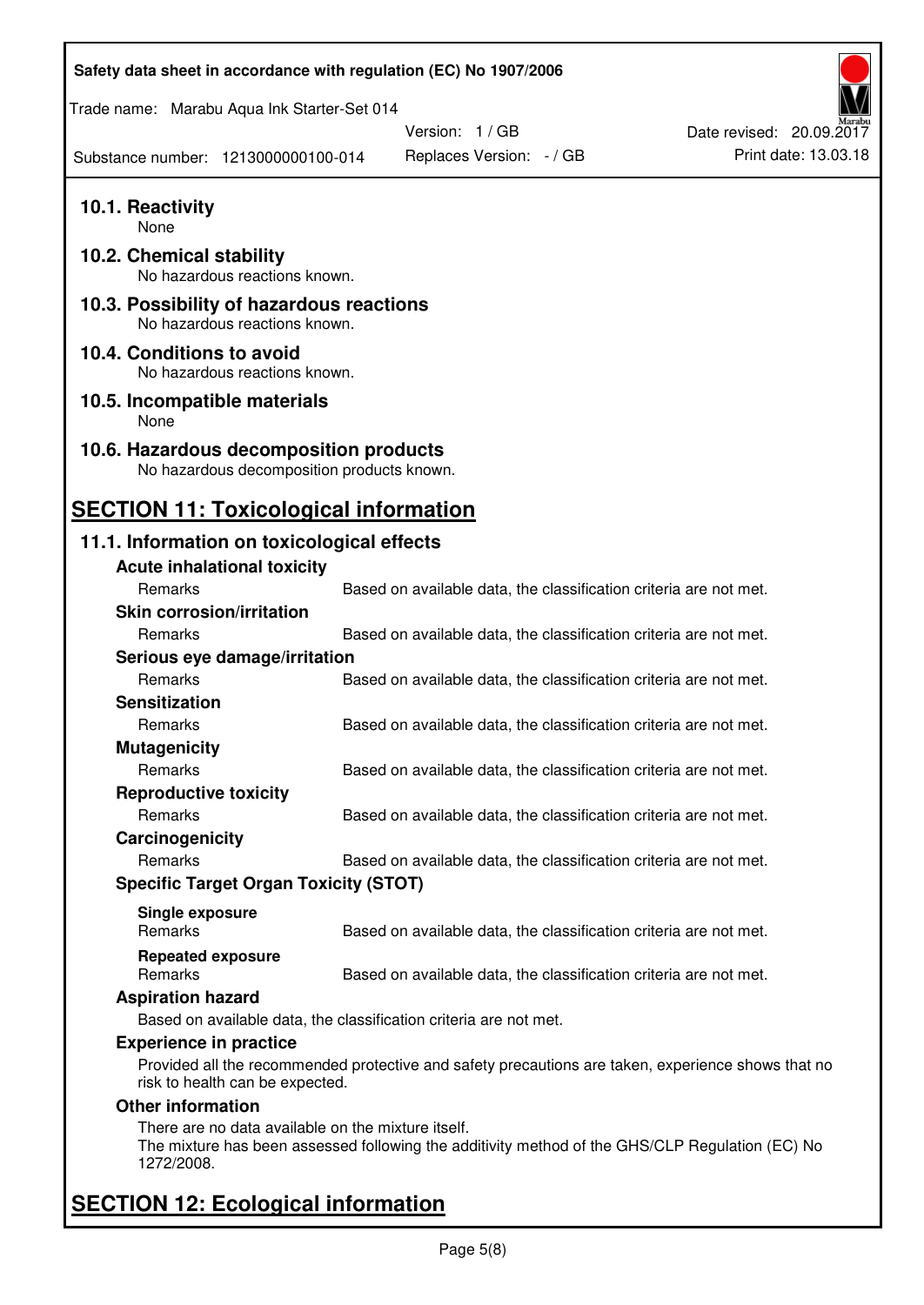Trade name: Marabu Aqua Ink Starter-Set 014

Version: 1 / GB

Replaces Version: - / GB Print date: 13.03.18 Date revised: 20.09.2017

Substance number: 1213000000100-014

### **12.1. Toxicity**

#### **General information**

There are no data available on the mixture itself.Do not allow to enter drains or water courses.The mixture has been assessed following the summation method of the CLP Regulation (EC) No 1272/2008 and is not classified as dangerous for the environment.

#### **12.2. Persistence and degradability**

#### **General information**

There are no data available on the mixture itself.

#### **12.3. Bioaccumulative potential**

#### **General information**

There are no data available on the mixture itself.

#### **12.4. Mobility in soil**

#### **General information**

There are no data available on the mixture itself.

#### **12.5. Results of PBT and vPvB assessment**

#### **General information**

There are no data available on the mixture itself.

#### **12.6. Other adverse effects**

#### **General information**

There are no data available on the mixture itself.

### **SECTION 13: Disposal considerations**

#### **13.1. Waste treatment methods**

#### **Disposal recommendations for the product**

The product can be placed with other household refuse. Small residues in containers can be washed-out with water and put into the drainage system.

#### **Disposal recommendations for packaging**

Packaging that cannot be cleaned should be disposed off as product waste. Completely emptied packagings can be given for recycling.

### **SECTION 14: Transport information**

#### **Land transport ADR/RID**

Non-dangerous goods **14.1. UN number**  UN - **14.2. UN proper shipping name**  -

#### **14.3. Transport hazard class(es) Class** Label

| 14.4. Packing group         |   |
|-----------------------------|---|
| Packing group               |   |
| Transport category          | O |
| 14.5. Environmental hazards |   |

### **Marine transport IMDG/GGVSee**

-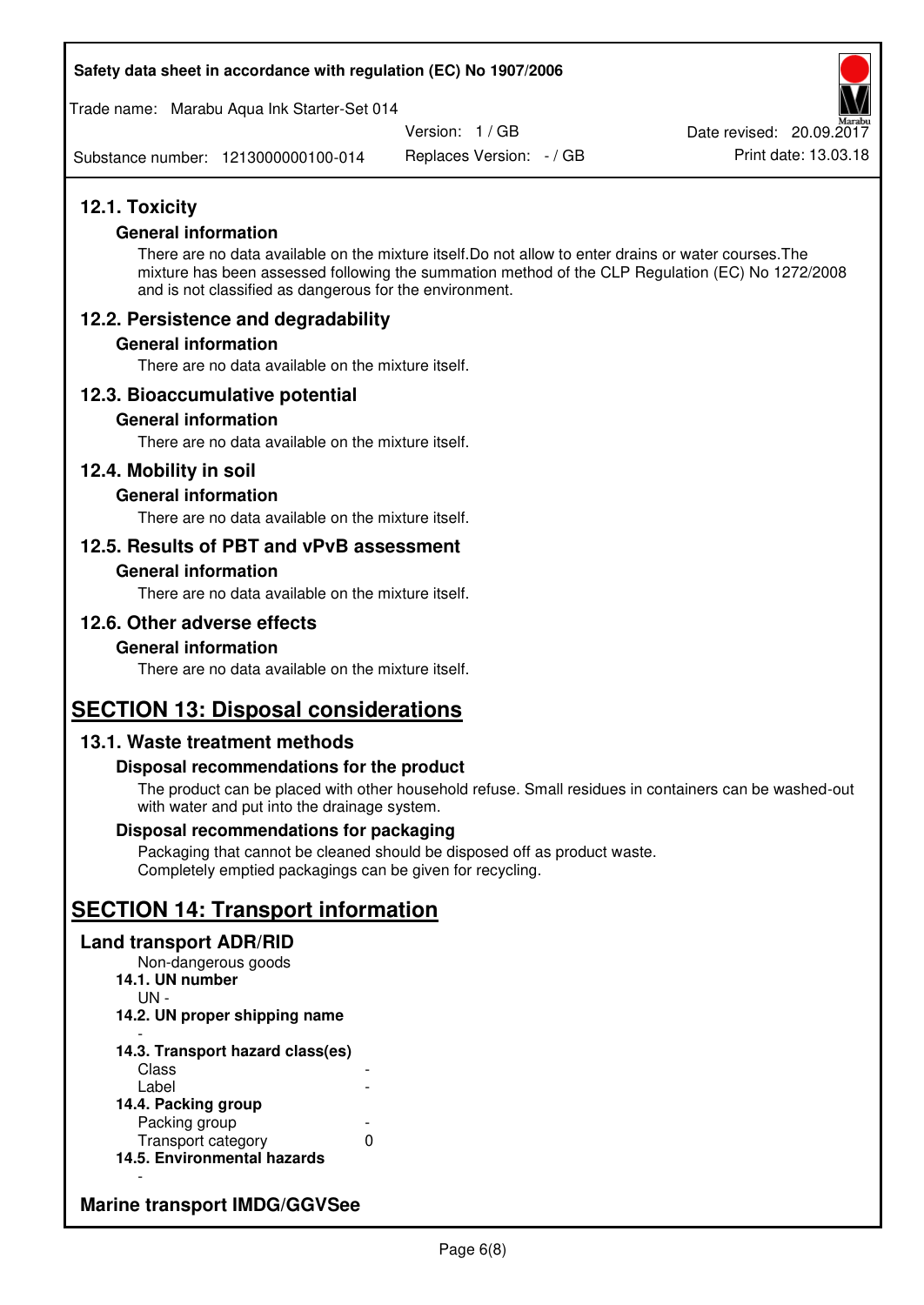| Safety data sheet in accordance with regulation (EC) No 1907/2006                                                                                                                                                                                                                                                                                   |      |                          |     |                          |
|-----------------------------------------------------------------------------------------------------------------------------------------------------------------------------------------------------------------------------------------------------------------------------------------------------------------------------------------------------|------|--------------------------|-----|--------------------------|
| Trade name: Marabu Aqua Ink Starter-Set 014                                                                                                                                                                                                                                                                                                         |      |                          |     |                          |
|                                                                                                                                                                                                                                                                                                                                                     |      | Version: 1 / GB          |     | Date revised: 20.09.2017 |
| Substance number: 1213000000100-014                                                                                                                                                                                                                                                                                                                 |      | Replaces Version: - / GB |     | Print date: 13.03.18     |
| The product does not constitute a hazardous substance in sea transport.<br>14.1. UN number<br>UN-<br>14.2. UN proper shipping name                                                                                                                                                                                                                  |      |                          |     |                          |
| 14.3. Transport hazard class(es)                                                                                                                                                                                                                                                                                                                    |      |                          |     |                          |
| Class<br>Subsidiary risk                                                                                                                                                                                                                                                                                                                            |      |                          |     |                          |
| 14.4. Packing group                                                                                                                                                                                                                                                                                                                                 |      |                          |     |                          |
| Packing group                                                                                                                                                                                                                                                                                                                                       |      |                          |     |                          |
| 14.5. Environmental hazards<br>no                                                                                                                                                                                                                                                                                                                   |      |                          |     |                          |
| <b>Air transport ICAO/IATA</b><br>The product does not constitute a hazardous substance in air transport.<br>14.1. UN number<br>UN-<br>14.2. UN proper shipping name                                                                                                                                                                                |      |                          |     |                          |
| 14.3. Transport hazard class(es)                                                                                                                                                                                                                                                                                                                    |      |                          |     |                          |
| Class<br>Subsidiary risk                                                                                                                                                                                                                                                                                                                            |      |                          |     |                          |
| 14.4. Packing group                                                                                                                                                                                                                                                                                                                                 |      |                          |     |                          |
| Packing group                                                                                                                                                                                                                                                                                                                                       |      |                          |     |                          |
| 14.5. Environmental hazards                                                                                                                                                                                                                                                                                                                         |      |                          |     |                          |
| Information for all modes of transport<br>14.6. Special precautions for user<br>Transport within the user's premises:<br>Always transport in closed containers that are upright and secure.<br>Ensure that persons transporting the product know what to do in the event of an accident or spillage.                                                |      |                          |     |                          |
| <b>Other information</b>                                                                                                                                                                                                                                                                                                                            |      |                          |     |                          |
| 14.7. Transport in bulk according to Annex II of Marpol and the IBC Code                                                                                                                                                                                                                                                                            |      |                          |     |                          |
| no                                                                                                                                                                                                                                                                                                                                                  |      |                          |     |                          |
| <b>SECTION 15: Regulatory information</b>                                                                                                                                                                                                                                                                                                           |      |                          |     |                          |
|                                                                                                                                                                                                                                                                                                                                                     |      |                          |     |                          |
| 15.1. Safety, health and environmental regulations/legislation specific for the substance<br>or mixture                                                                                                                                                                                                                                             |      |                          |     |                          |
| <b>VOC</b>                                                                                                                                                                                                                                                                                                                                          |      |                          |     |                          |
| VOC (EU)                                                                                                                                                                                                                                                                                                                                            | 0,23 | %                        |     |                          |
| VOC (EU)                                                                                                                                                                                                                                                                                                                                            |      | 2,3                      | g/l |                          |
| <b>Other information</b>                                                                                                                                                                                                                                                                                                                            |      |                          |     |                          |
| The product does not contain substances of very high concern (SVHC).                                                                                                                                                                                                                                                                                |      |                          |     |                          |
| <b>Other information</b>                                                                                                                                                                                                                                                                                                                            |      |                          |     |                          |
| All components are contained in the TSCA inventory or exempted.<br>All components are contained in the AICS inventory.<br>All components are contained in the PICCS inventory.<br>All components are contained in the DSL inventory.<br>All components are contained in the IECSC inventory.<br>All components are contained in the ENCS inventory. |      |                          |     |                          |
| 15.2. Chemical safety assessment<br>For this preparation a chemical safety assessment has not been carried out.                                                                                                                                                                                                                                     |      |                          |     |                          |